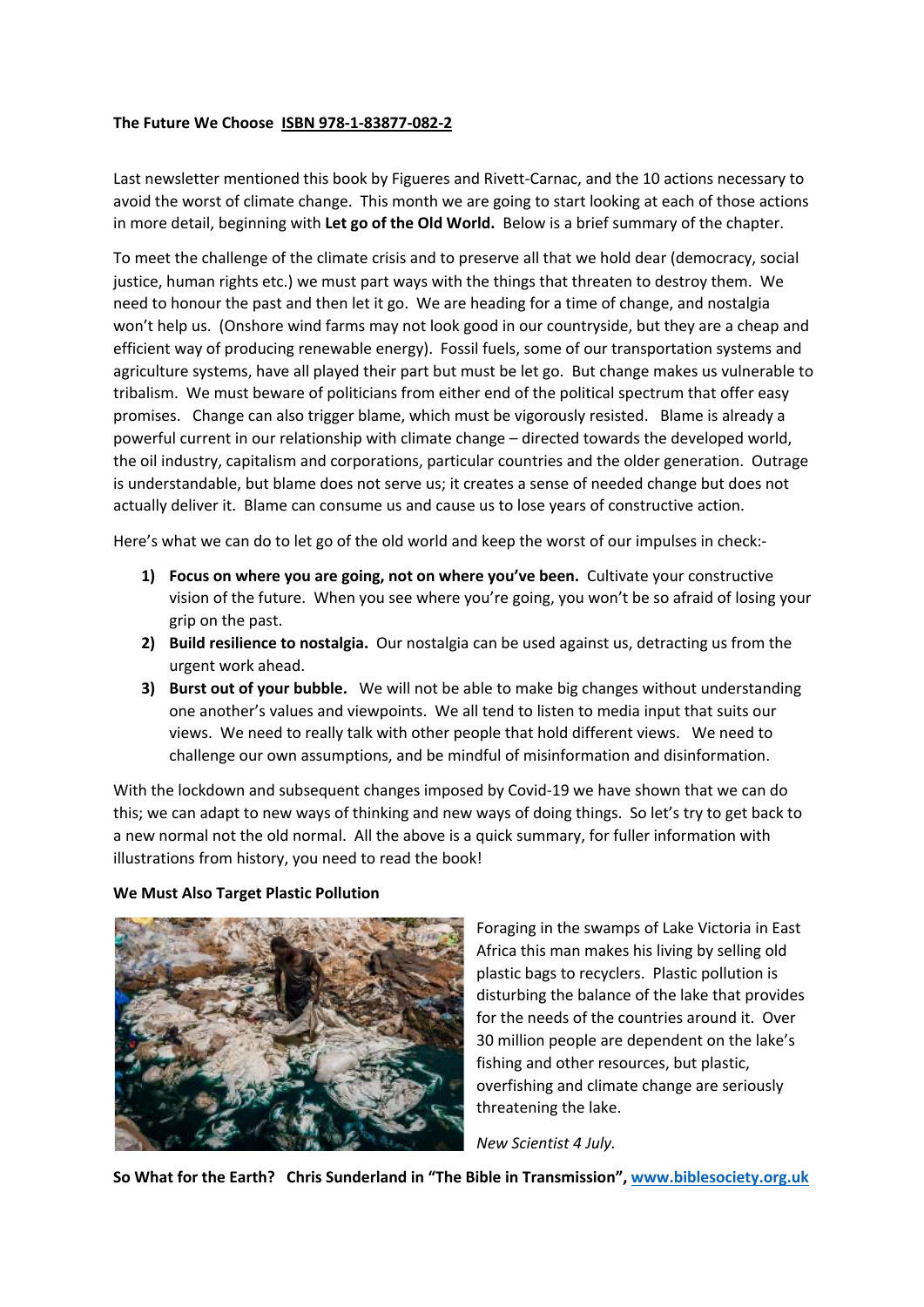At St Nics we have recently been studying the book of Exodus in the evening service. In this powerful article Chris uses illustrations from Exodus, particularly the plague and the sense of dread that the Israelites felt, to argue that we need to recapture a sense of awe and dread towards the earth and **all** its organisms. We need to realise that we are enslaving and exploiting the earth in a similar way to the way Pharaoh enslaved the Israelites. We need the humility to hear God's Word and repent. In this way there is hope.

## **Zero carbon; February 2020 General Synod voted for zero carbon church by 2030**

The Church of England is expected to take steps to reach net zero carbon emissions by 2030 including making radical changes to the way it heats its 40,000 buildings, among them vast medieval cathedrals.

There could be heated cushions in pews aimed at warming individuals rather than heating the air in churches and cathedrals, and bishops may be discouraged from international air travel. The church is launching an energy ratings system similar to those used for household appliances to monitor the carbon footprint of its buildings, which also include schools, halls and vicarages. "If you can't measure it, you can't manage it," said Nicholas Holtam, the Bishop of Salisbury and the church's lead on environmental affairs. "We would need to think about our international travel, recognising that there are very strong connections with the rest of the world but also developing ways of nurturing those relationships which are more sustainable, and offsetting flights when necessary," it says. "Christians are called to safeguard God's creation and sustain and renew the life of the Earth. Faced with the reality of catastrophic climate change, which will affect the world's most vulnerable people the soonest, radical and immediate action, is our only option. It gives examples such as switching to LED lighting, moving away from gas and oil to green electricity as the source of heat, using electric rather than petrol or diesel vehicles, and encouraging biodiversity in churchyards and glebe land.

"On matters of morality and injustice, the church should be at the forefront, modelling a prophetic vision that gives hope to the poor and voiceless," said Patrick Watt, Christian Aid director of policy and public affairs. "People suffering at the hands of the climate crisis in the global south, including millions of Christian sisters and brothers, need institutions in the rich world to move rapidly to cut emissions."

# *Quoted by Harriet Sherwood in The Guardian 24 Jan 2020:*

"The moral crisis of climate change is an opportunity to find purpose and joy, and to respond to our creator's charge. Reducing the causes of climate change is essential to the life of faith. It is a way to love our neighbour and to steward the gift of creation." Justin Welby, Archbishop of Canterbury.

## **Local to Durham**

Climate Action Durham are actively engaging with Durham County Council to suggest ways to implement the Government's requirements to introduce cycling and walking friendly routes in the light of post Covid-19 social distancing rules, and using promised government grant money

This is the first and initial stage to promote sustainable transport in Co Durham.

The second is to call for a sustainable Transport Master Plan for Durham which will be long lasting and aims to reclaim the streets and reverse the primacy of the motor car. This follows what many cities are doing and will be essential if we are to reduce our carbon emissions and mitigate the effects of climate change.